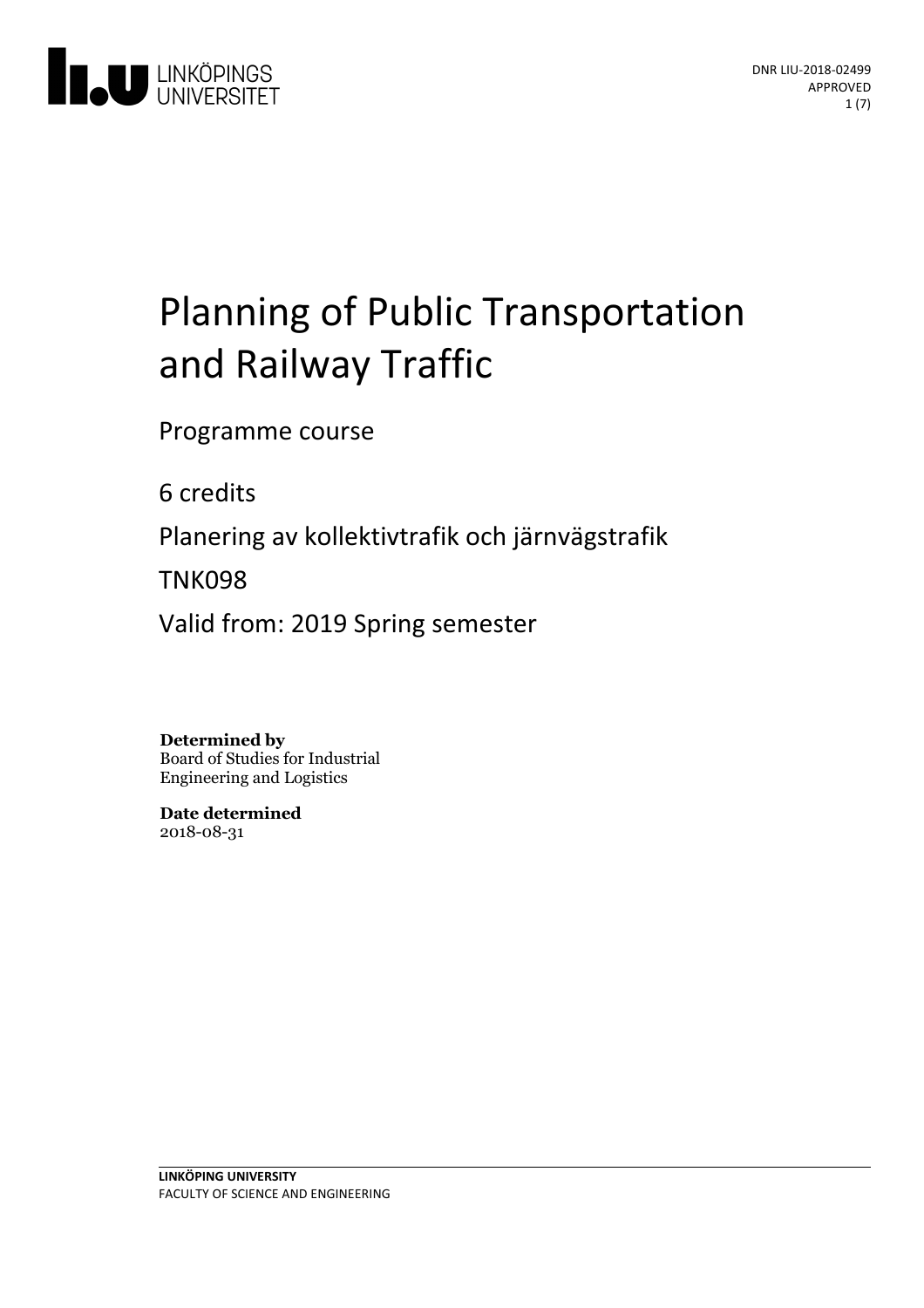# Main field of study

Logistics, Transportation Systems Engineering

Course level

Second cycle

### Advancement level

A1X

# Course offered for

- Master's Programme in Intelligent Transport Systems and Logistics
- Air Transportation and Logistics, Bachelor's Programme
- Civic Logistics, Bachelor's Programme
- Communication and Transportation Engineering, M Sc in Engineering

# Entry requirements

Note: Admission requirements for non-programme students usually also include admission requirements for the programme and threshold requirements for progression within the programme, or corresponding.

# Prerequisites

Basic programming, optimization, traffic planning and simulation

# Intended learning outcomes

The purpose of the course is to give insight to how the planning and operation of public transportation and railway traffic is carried out. The course is focusing on strategic aspects such as transport network planning, timetable construction, rolling stock planning and pricing, but it also includes traffic and delay management. The course is preparatory for research studies. After the course, the student shall be able to:

- describe state-of-the-art in research in planning of public transport and railway traffic.<br>• understand and describe relevant models and methods used to design a
- new transport network, evaluate this and discuss its strengths and weaknesses
- $\bullet$  understand and discuss issues regarding the occurrence of traffic disturbances, their impact and how they are dealt with, in particular with respect to railway traffic.<br>• Implementing planning methods for solving numerical instances.
- 

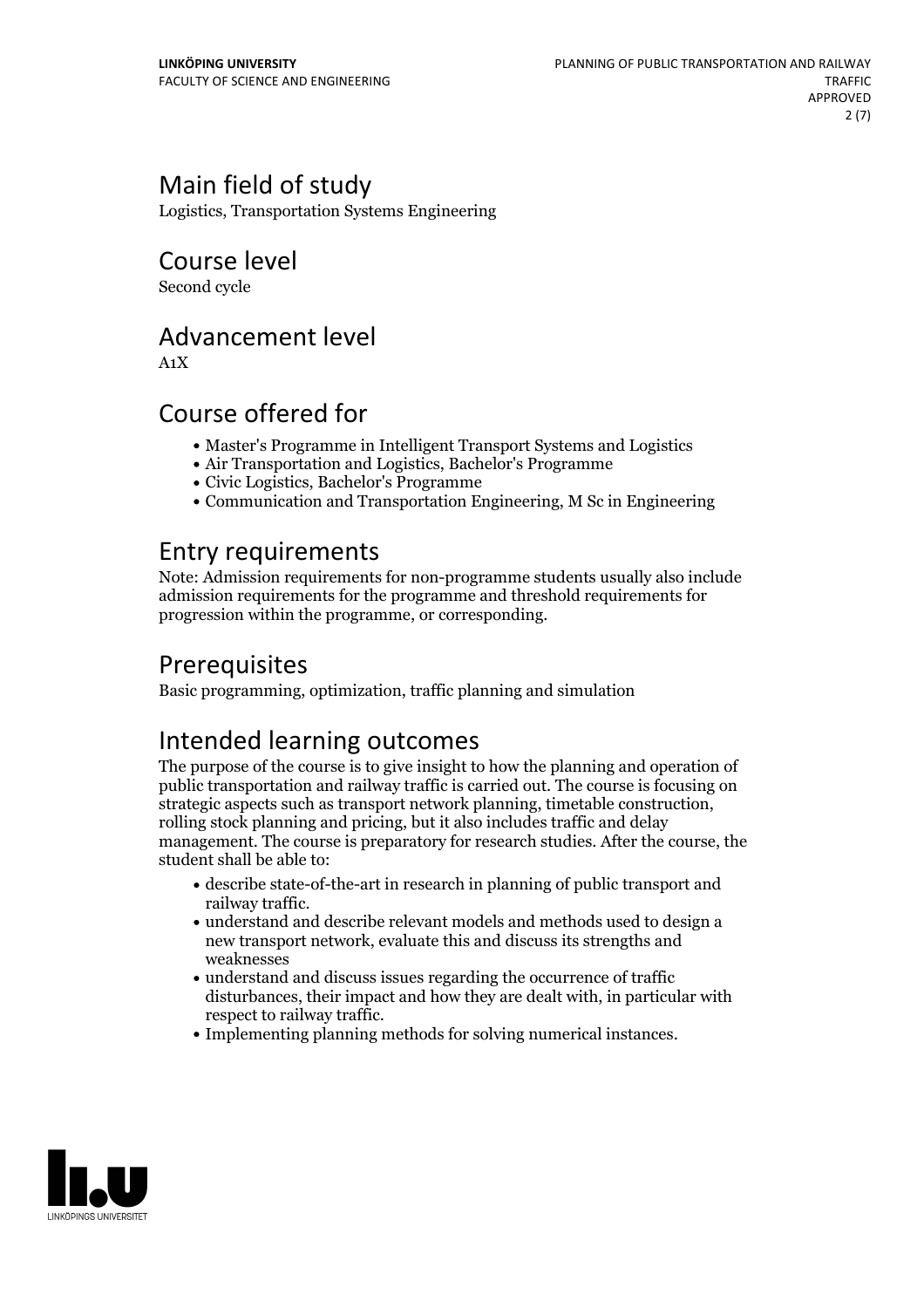# Course content

The course outlines how the planning of public transportation and railway traffic is carried out today. The course addresses the current prerequisites in terms of political agendas, legislation and its organisation with the different stakeholders and their functions. The course content also includes models and methods applied to facilitate the planning and operations. The course is composed of the following parts:

•Review of latest research in the area, based on <sup>a</sup> selection of journal papers. •Strategic and operational timetable construction for railways

•Planning of demand responsive public transport.

# Teaching and working methods

The course consists of lectures and seminars. Some of these will be given by external lecturers from the industry.

# Examination

| UPG1                                                                   | Hand-in assignments      | 4 credits | U, 3, 4, 5 |
|------------------------------------------------------------------------|--------------------------|-----------|------------|
| UPG2                                                                   | <b>Group Assignments</b> | 2 credits | U, 3, 4, 5 |
| The course grade is given as a weighted sum of the graded assignments. |                          |           |            |

### Grades

Four-grade scale, LiU, U, 3, 4, 5

### Department

Institutionen för teknik och naturvetenskap

# Director of Studies or equivalent

Erik Bergfeldt

### Examiner

Anders Peterson

### Education components

Preliminary scheduled hours: 36 h Recommended self-study hours: 124 h

### Course literature

Artiklar, rapporter och kompendiematerial publicerats successivt på kursplatsen.

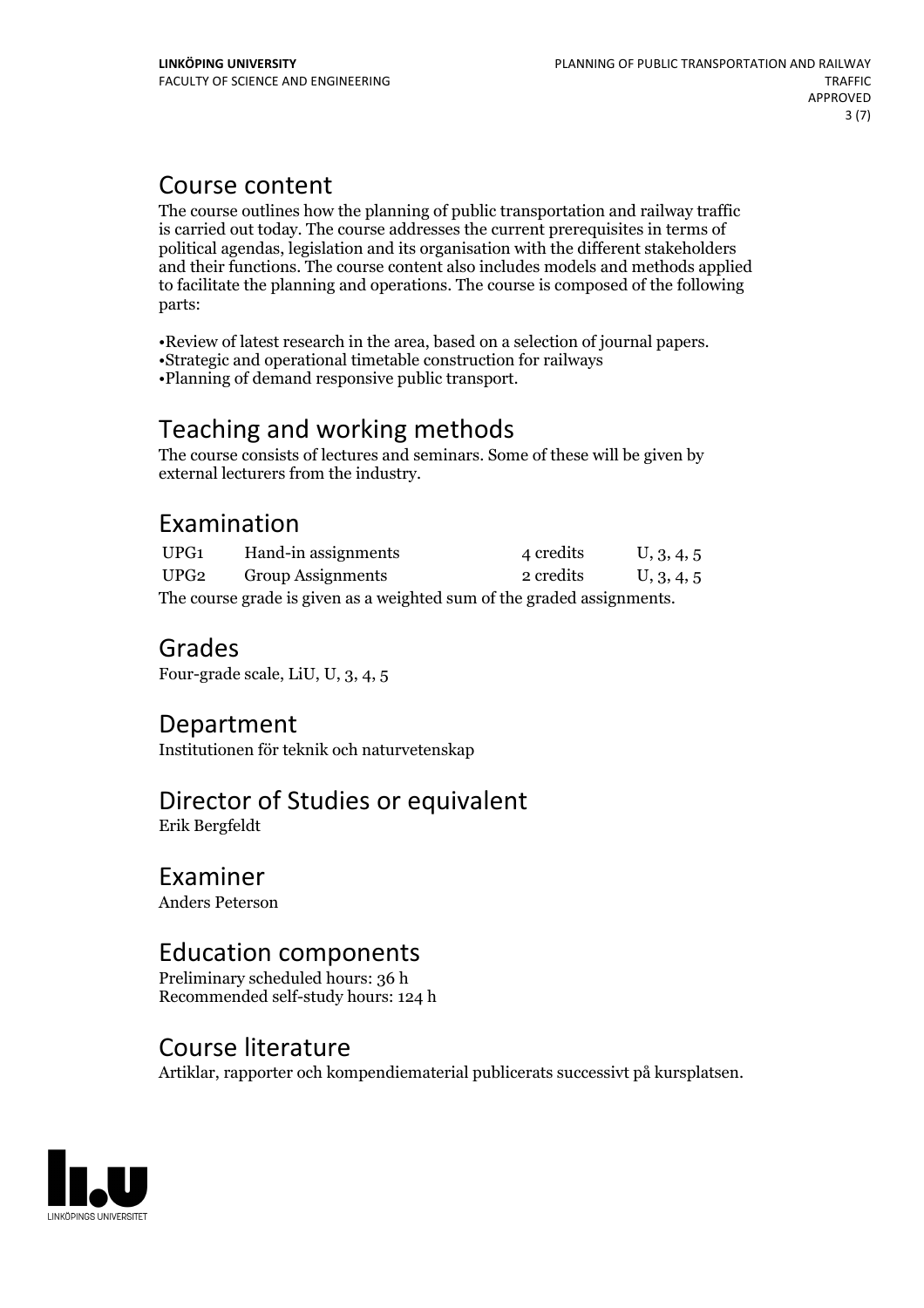# **Common rules**

### **Course syllabus**

A syllabus has been established for each course. The syllabus specifies the aim and contents of the course, and the prior knowledge that a student must have in order to be able to benefit from the course.

### **Timetabling**

Courses are timetabled after a decision has been made for this course concerning its assignment to a timetable module. A central timetable is not drawn up for courses with fewer than five participants. Most project courses do not have a central timetable.

### **Interrupting a course**

The vice-chancellor's decision concerning regulations for registration, deregistration and reporting results (Dnr LiU-2015-01241) states that interruptions in study are to be recorded in Ladok. Thus, all students who do not participate in a course for which they have registered must record the interruption, such that the registration on the course can be removed. Deregistration from <sup>a</sup> course is carried outusing <sup>a</sup> web-based form: www.lith.liu.se/for-studenter/kurskomplettering?l=sv.

### **Cancelled courses**

Courses with few participants (fewer than 10) may be cancelled or organised in a manner that differs from that stated in the course syllabus. The board of studies is to deliberate and decide whether a course is to be cancelled orchanged from the course syllabus.

### **Regulations relatingto examinations and examiners**

Details are given in a decision in the university's rule book: http://styrdokument.liu.se/Regelsamling/VisaBeslut/622678.

### **Forms of examination**

### **Examination**

Written and oral examinations are held at least three times a year: once immediately after the end of the course, once in August, and once (usually) in one of the re-examination periods. Examinations held at other times are to follow a decision of the board of studies.

Principles for examination scheduling for courses that follow the study periods:

courses given in VT1 are examined for the first time in March, with re-

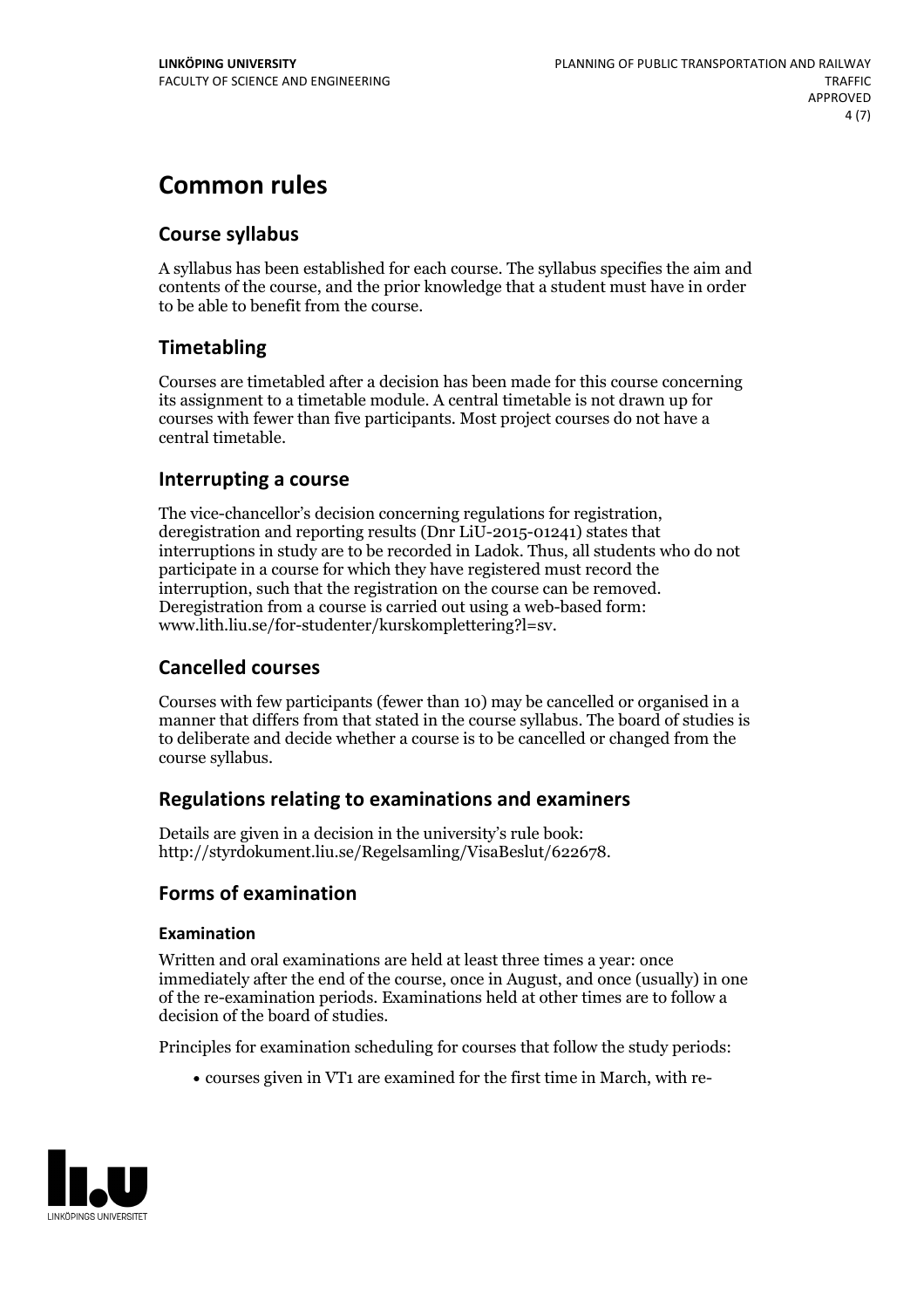examination in June and August

- courses given in VT2 are examined for the first time in May, with re-examination in August and October
- courses given in HT1 are examined for the first time in October, with re-examination in January and August
- courses given in HT2 are examined for the first time in January, with re-examination at Easter and in August.

The examination schedule is based on the structure of timetable modules, but there may be deviations from this, mainly in the case of courses that are studied and examined for several programmes and in lower grades (i.e. 1 and 2).

- Examinations for courses that the board of studies has decided are to be held in alternate years are held only three times during the year in which
- the course is given.<br>• Examinations for courses that are cancelled or rescheduled such that they are not given in one or several years are held three times during the year that immediately follows the course, with examination scheduling that corresponds to the scheduling that was in force before the course was cancelled or rescheduled.<br>• If teaching is no longer given for a course, three examination occurrences
- are held during the immediately subsequent year, while examinations are at the same time held for any replacement course that is given, or alternatively in association with other re-examination opportunities. Furthermore, an examination is held on one further occasion during the next subsequent year, unless the board of studies determines otherwise.<br>• If a course is given during several periods of the year (for programmes, or
- on different occasions for different programmes) the board orboards of studies determine together the scheduling and frequency of re-examination occasions.

### **Registration for examination**

In order to take an examination, a student must register in advance at the Student Portal during the registration period, which opens 30 days before the date of the examination and closes 10 days before it. Candidates are informed of the location of the examination by email, four days in advance. Students who have not registered for an examination run the risk of being refused admittance to the examination, if space is not available.

Symbols used in the examination registration system:

- \*\* denotes that the examination is being given for the penultimate time.
- \* denotes that the examination is being given for the last time.

#### **Code of conduct for students during examinations**

Details are given in a decision in the university's rule book: http://styrdokument.liu.se/Regelsamling/VisaBeslut/622682.

#### **Retakes for higher grade**

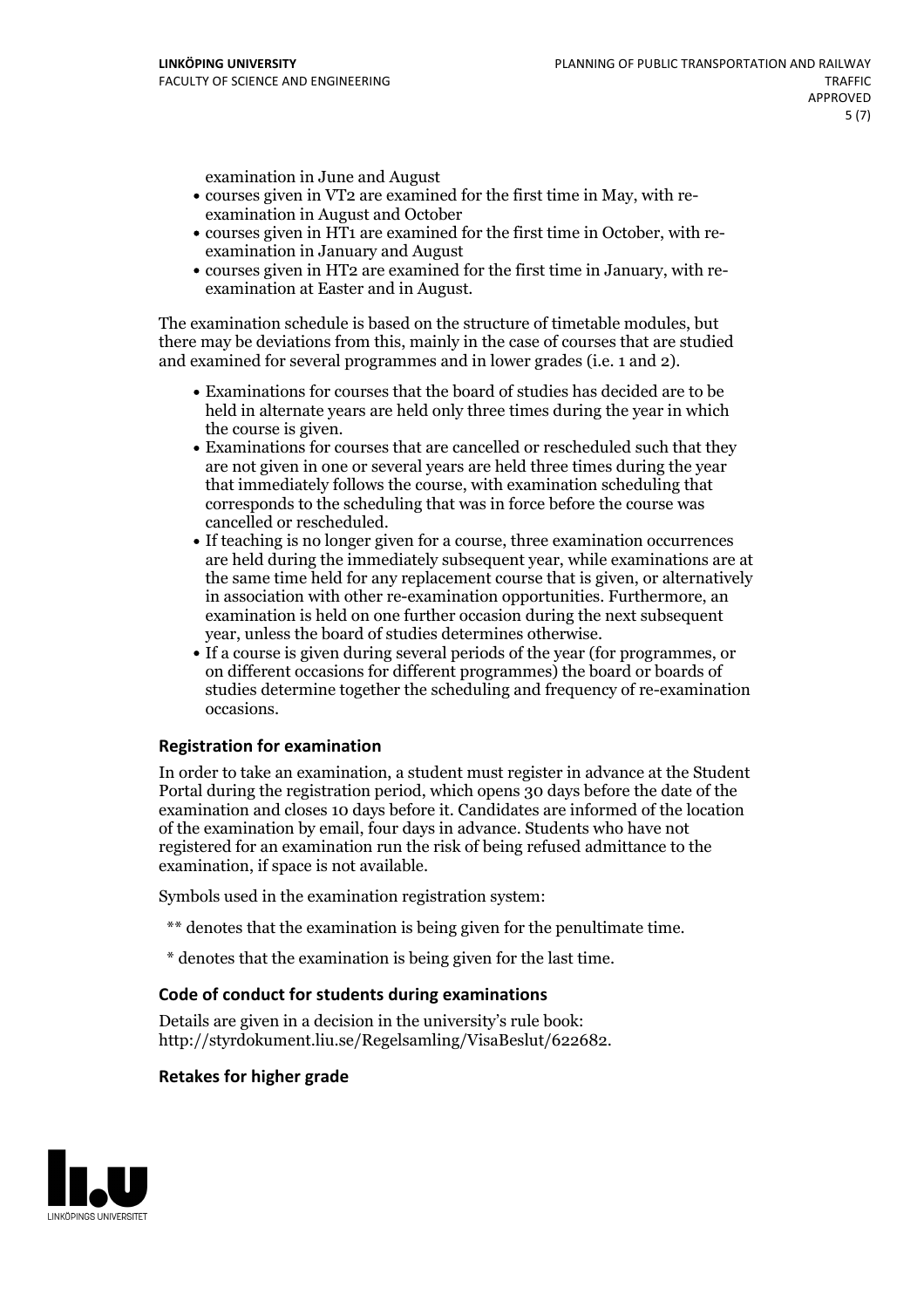Students at the Institute of Technology at LiU have the right to retake written examinations and computer-based examinations in an attempt to achieve a higher grade. This is valid for all examination components with code "TEN" and "DAT". The same right may not be exercised for other examination components, unless otherwise specified in the course syllabus.

#### **Retakes of other forms of examination**

Regulations concerning retakes of other forms of examination than written examinations and computer-based examinations are given in the LiU regulations for examinations and examiners, http://styrdokument.liu.se/Regelsamling/VisaBeslut/622678.

#### **Plagiarism**

For examinations that involve the writing of reports, in cases in which it can be assumed that the student has had access to other sources (such as during project work, writing essays, etc.), the material submitted must be prepared in accordance with principles for acceptable practice when referring to sources (references or quotations for which the source is specified) when the text, images, ideas, data, etc. of other people are used. It is also to be made clear whether the author has reused his or her own text, images, ideas, data, etc. from previous examinations.

A failure to specify such sources may be regarded as attempted deception during examination.

#### **Attempts to cheat**

In the event of <sup>a</sup> suspected attempt by <sup>a</sup> student to cheat during an examination, or when study performance is to be assessed as specified in Chapter <sup>10</sup> of the Higher Education Ordinance, the examiner is to report this to the disciplinary board of the university. Possible consequences for the student are suspension from study and a formal warning. More information is available at https://www.student.liu.se/studenttjanster/lagar-regler-rattigheter?l=sv.

#### **Grades**

The grades that are preferably to be used are Fail (U), Pass (3), Pass not without distinction  $(4)$  and Pass with distinction  $(5)$ . Courses under the auspices of the faculty board of the Faculty of Science and Engineering (Institute of Technology) are to be given special attention in this regard.

- 1. Grades U, 3, 4, 5 are to be awarded for courses that have written
- examinations. 2. Grades Fail (U) and Pass (G) may be awarded for courses with <sup>a</sup> large degree of practical components such as laboratory work, project work and group work.

#### **Examination components**

- 
- 1. Grades U, 3, 4, <sup>5</sup> are to be awarded for written examinations (TEN). 2. Grades Fail (U) and Pass (G) are to be used for undergraduate projects and other independent work.